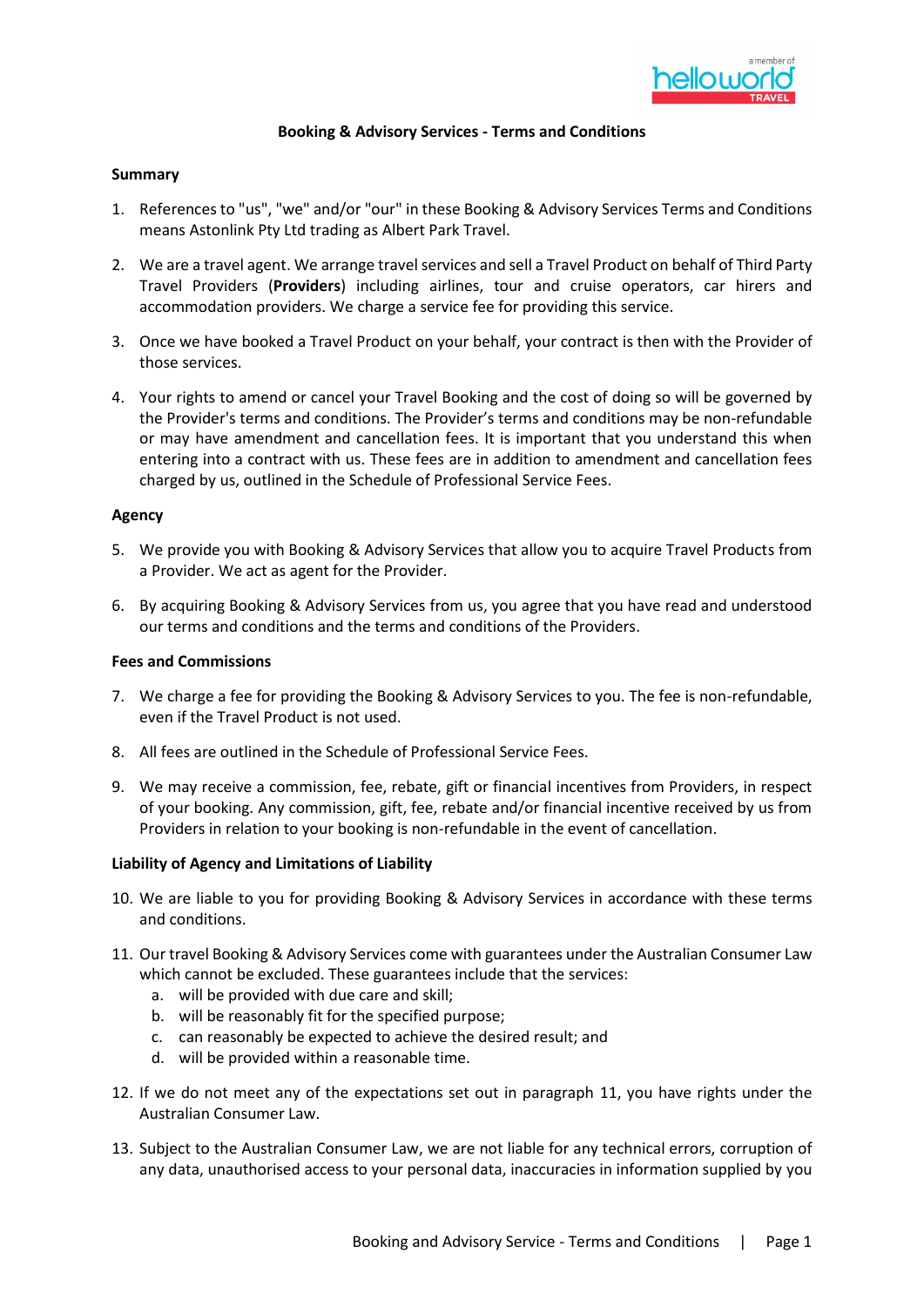

or third parties, or failure to complete bookings when that failure is due to circumstances beyond our control.

- 14. Subject to the application of consumer guarantees which may be implied into the supply of Booking & Advisory Services to you, we are not otherwise liable to you or anyone else for any loss or damage which is suffered directly or indirectly in connection with the:
	- a. the delivery or non-delivery of the Travel Product; or
	- b. any act or omission of Providers or other third parties.
- 15. Apart from the rights you have under the Trade Practices Act that cannot be lawfully excluded, we shall not be liable for any inconvenience, delay, loss, death, injury or damage to you or your belongings or otherwise caused directly or indirectly by the acts, omissions or default, whether negligent or otherwise, of third party suppliers, force majeure or any other event which is beyond our control.
- 16. Nothing in these terms and conditions is intended to exclude or restrict the application of consumer guarantees under consumer protection law.

### **Liability of the Provider**

- 17. Once you have acquired Booking & Advisory Services from us, the Provider will provide you with the Travel Product on the terms and conditions agreed between you and the Provider. You should obtain and read the Provider's terms and conditions before acquiring Booking & Advisory Services from us.
- 18. The Provider is liable to you for a breach of obligations in providing you with the Travel Product.
- 19. As an agent of the Provider, we have no control over or liability for, the services provided by Providers. We cannot guarantee the performance of the Provider and we have no liability in respect of the supply of any Travel Products including any liability in contract, tort or otherwise, for any injury, damage, loss, delay, additional expense or inconvenience caused directly or indirectly by any provider of travel services or products by Providers. All bookings with us are subject to the terms and conditions and limitations of liability imposed by the Provider.

### **Booking Terms**

- 20. The Travel Products offered are subject to availability and can be withdrawn without notice by the Provider. Travel Products may also change at any time in accordance with the Providers terms and conditions.
- 21. When making a booking, you must provide details of each traveller correctly. We have no responsibility for any loss or damage arising from the incorrect entry of a traveller's details.
- 22. Travel Products obtained through the Booking & Advisory Services are not guaranteed until payment has been made in full and documents have been processed.
- 23. It is your responsibility to contact the Provider prior to departure to ensure there is no change to the scheduled departure time.
- 24. Most airlines offer only electronic confirmation of your reservation, or 'e-ticketing'. We cannot be held responsible if your e-ticket does not arrive due to an incorrect email address or your junk email settings. You must notify us immediately if you change your email address or contact telephone number after making a booking. It is your responsibility to advise us if you have not received your e-ticket confirmation.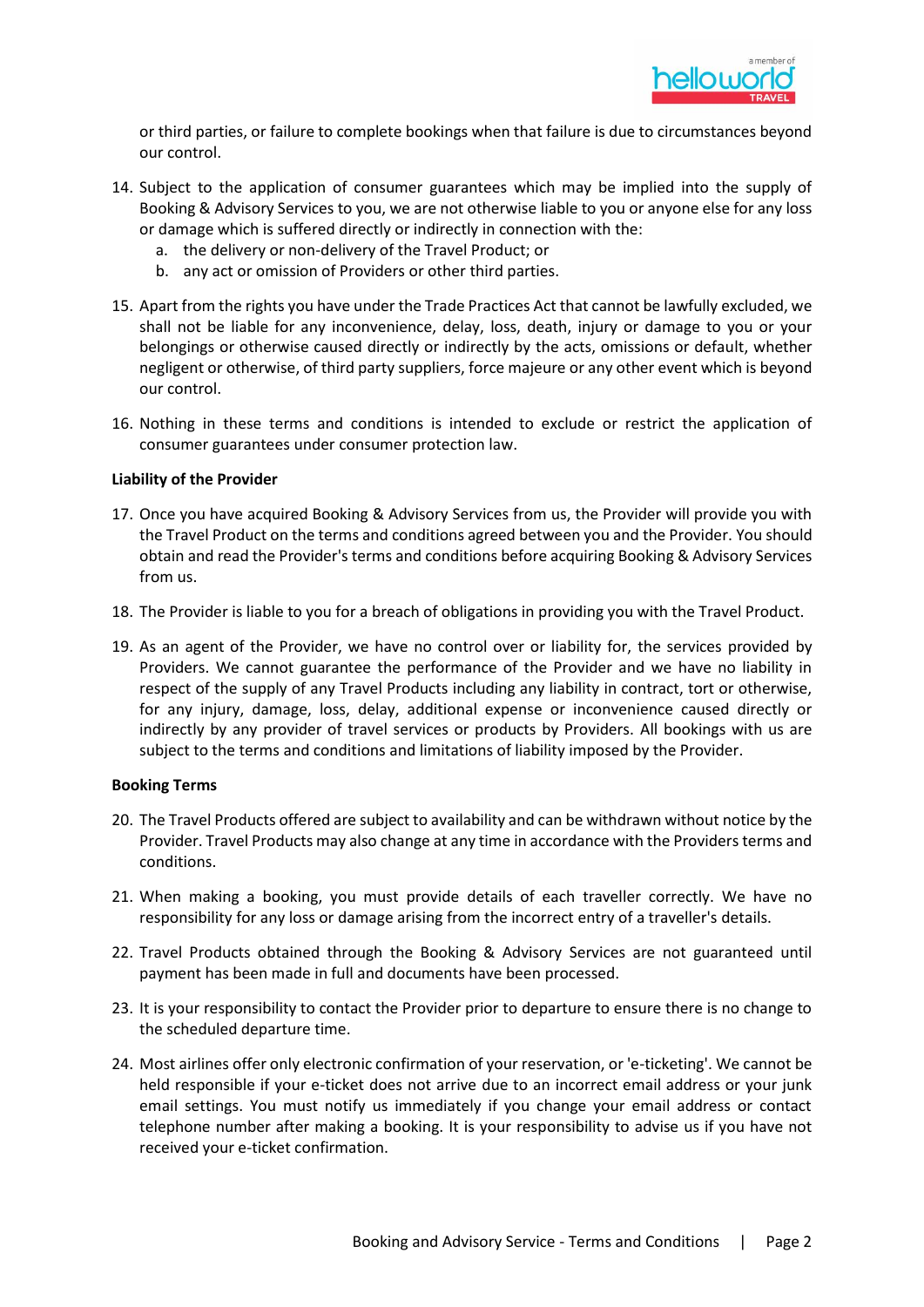

- 25. When making a booking you must advise your consultant of any medical, dietary or mobility conditions you may have.
- 26. When making a booking you must advise us if you are pregnant.

### **Payment Terms**

- 27. All pricing is reflected in Australian Dollars unless otherwise specified.
- 28. All pricing is inclusive of goods and services tax (GST), or other such value added taxes where applicable.
- 29. Payments processed in foreign currency (currency other than the original card holders country of issue), may incur a currency conversion fee. Please refer to your financial institution for applicable fees.
- 30. We sell Travel Products in two different ways:
	- a. as merchant, where we take payment directly from you at the time of booking confirmation; or
	- b. as retail, where your Travel Product will either be paid to the Provider directly at the time of booking or payable to the Provider on the date of travel.
- 31. Travel Products purchased in accordance with the 'retail' method, will not be bound by these terms and conditions and you are responsible for pursuing any claims of cancellation, rescheduling, refunds or chargebacks directly with the merchant.
- 32. As the merchant we are governed by the terms and conditions of the provider of the merchant facility.
- 33. A credit card or debit card fee may also be charged by certain Providers and low cost carriers. You will be notified of such charges prior to your purchase
- 34. All charges, including the credit card fees, may be in another currency (e.g. EUR), which we will provide an estimate for in Australian dollars.

### **Refunds and Credits**

- 35. If you cancel your Travel Product, your right to a refund or credit is subject to the terms and conditions of the Provider.
- 36. If the Provider is required to provide you with a refund or credit for the Travel Product, we will liaise with the Provider to arrange that refund. Where you are entitled to a refund, we are unable to provide you with this refund until we receive it from the Provider. Please note that most Providers take 60 – 90 days to process any refund.
- 37. Any refund or credit will be subject to these terms and conditions and will not include the Booking & Service Advisory fee, credit card fees or any commissions received. You may also be charged a cancellation fee by the Provider.
- 38. Where refunds for unused services are allowed, a service fee may be charged by the Provider against the value of the refund.

### **No Show**

39. If you have a booking for a Travel Product (including flights and accommodation) but you do not show up to check-in or otherwise do not avail yourself of such Travel Product, you will not be entitled to any refund from us.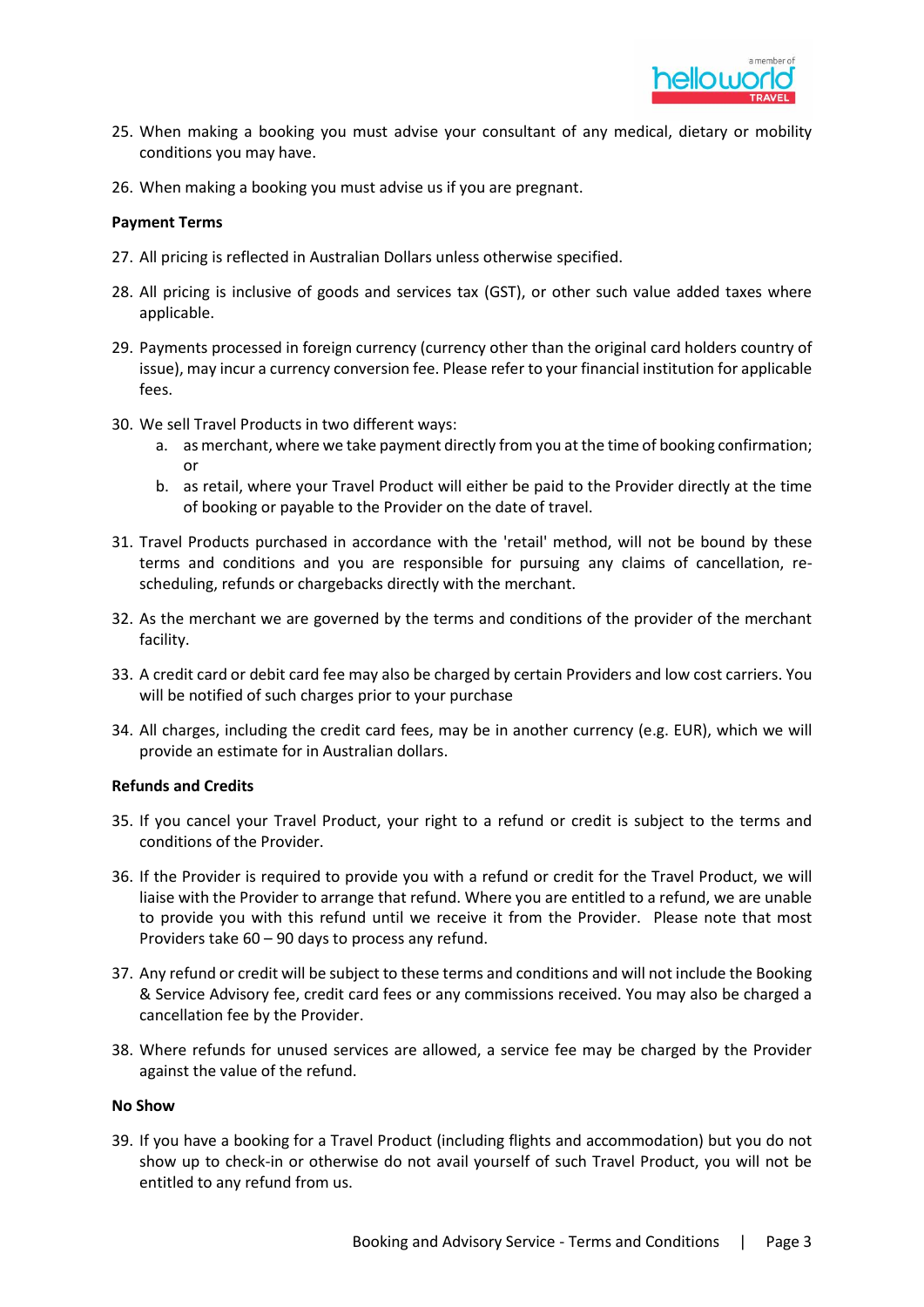

## **Cancellation and Amendments**

- 40. If you amend or cancel your Travel Product, we reserve the right to charge the cancellation and amendment fees as per the Schedule of Professional Service Fees.
- 41. The Provider may charge cancellation and amendment fees in accordance with the terms and conditions agreed between you and the Provider. These will be in addition to the fees charged by us. We are not liable for any cancellation fees or refusals to refund made by the Provider.
- 42. Many Providers treat name changes and route and/or itinerary alterations as a full cancellation and these can incur full cancellation charges.
- 43. We will not charge a cancellation or amendment fee if you cancel or amend your booking due to a breach by us of our obligations to you or due to our fault.

## **Cancellations and amendments for online low cost carrier bookings only**

44. If your flight booking is with a Low Cost Carrier, you can only cancel or change your booking by contacting the Provider directly.

### **Cancellations and amendments for hotel bookings only**

45. Please review the cancellation policy for your hotel booking for any penalties that may apply.

### **COVID-19 (Coronavirus)**

- 46.You are choosing to travel at a time where you may be exposed to the Coronavirus. It is your responsibility to ensure you have read and understand all relevant travel information including health.
- 47.We endeavour to provide the most accurate and up to date travel information at time of booking on travel restrictions and transit points for countries and areas you may be travelling to and via, however, this information is subject to government change and is the travellers' responsibility to continue to monitor any changes that are relevant to their itinerary before and during travel.
- 48.Should future travel mandates from suppliers and governments require compulsory vaccinations, vary the minimum age, special exemption criteria and/or PCA testing it is the traveller's responsibility to meet this requirement. Please note you may be required to provide a negative COVID test result for travel and some countries may require further testing on arrival.
- 49.You acknowledge that your decision to travel is made based on your own understanding of this information, and you acknowledge and agree that you are aware of, and assume responsibility for, the risks associated with traveling at this time.
- 50.To the fullest extent permitted by law, we accept no liability in relation to these additional risks.

### **Force Majeure**

- 51. We will not be liable for any failure or delay in performing our obligations in booking the Travel Product that is due to events beyond our control.
- 52. If a force majeure event occurs that affects your booking, your entitlement to a refund, a credit or re-scheduled travel booking will depend on the Provider's terms and conditions.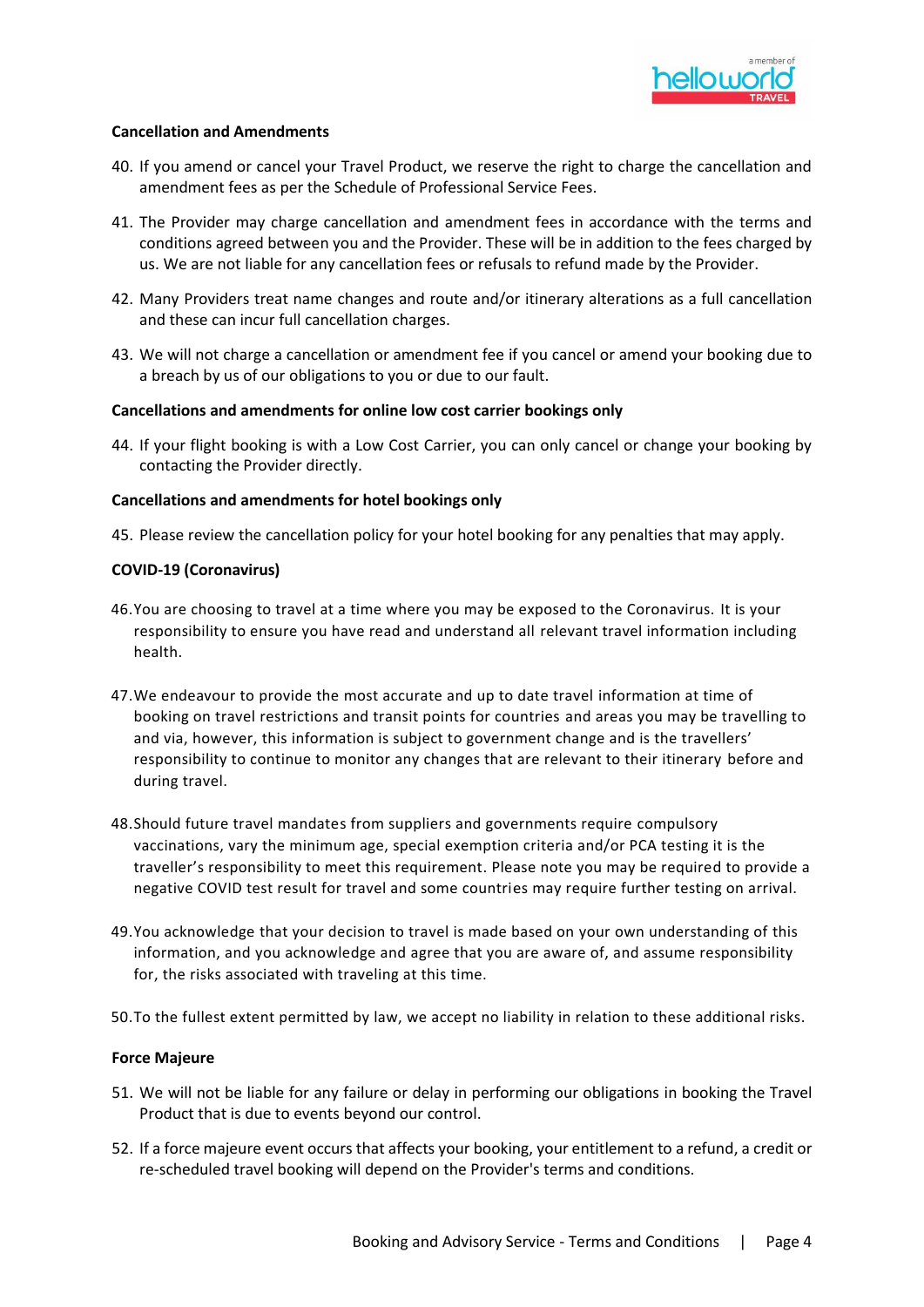

- 53. If your booking is impacted by a force majeure event and you are entitled to a refund or credit from the Provider, we will facilitate this refund or credit.
- 54. The Booking & Service Advisory fee, credit card fees or any commissions received are nonrefundable in the circumstance that a force majeure event occurs.

### **Low Cost Flights**

- 55. If you book a low cost flight with us, we will make the booking on your behalf and your contract for your low cost flight will also be subject to the airline's booking terms and conditions.
- 56. It is your responsibility to ensure that all details of the booking are correct before proceeding. For any changes or cancellations, please contact the airline directly, quoting your reference.

### **Additional Airline Charges**

57. Some Providers may also charge additional fees. Please check with the Provider for their full terms and conditions.

### **Hotel/Accommodation Bookings**

- 58. Some Providers will require an additional charge to be paid locally (e.g. a resort fee) at the time of check in or check out. This amount is in addition to the amount shown during the booking process under the 'total booking cost' amount.
- 59. There may be taxes levied abroad but not paid at the point of purchase that are payable in relation to your hotel booking (e.g. local taxes, sales tax etc.). Any local taxes will be payable by you directly to the Provider at the time of check in/check out.

#### **Changes in Price and Itineraries**

- 60. We reserve the right to cancel your booking in the event we have reasonable grounds to believe it is fraudulent.
- 61. If a Provider changes any part of your booking for reasons beyond its control, we will use our reasonable endeavours to notify you. If any such changes result in your Travel Product costing more or otherwise being materially different, then you may cancel the Travel Product. Any refund would be subject to the Travel Provider terms and conditions.
- 62. These terms and conditions are subject to variation at any time. Any variation will be displayed here, and you will be deemed to have accepted a variation if you have made a booking after it has been displayed.

### **Your Obligations and Warranties**

- 63. You warrant to us that:
	- a. you are at least 18 years old and have the power, capacity and authority to enter into a binding contract with us and with the Providers of the Travel Products that you acquire;
	- b. you have read and understood these terms and conditions and if booking on behalf of third parties, you have conveyed these terms and conditions to them;
	- c. the information you provide us about yourself is true, accurate, current and complete (apart from any optional items) as required by any registration process;
	- d. you have considered acquiring comprehensive travel insurance and we are not responsible for any failure by you to acquire adequate insurance cover; and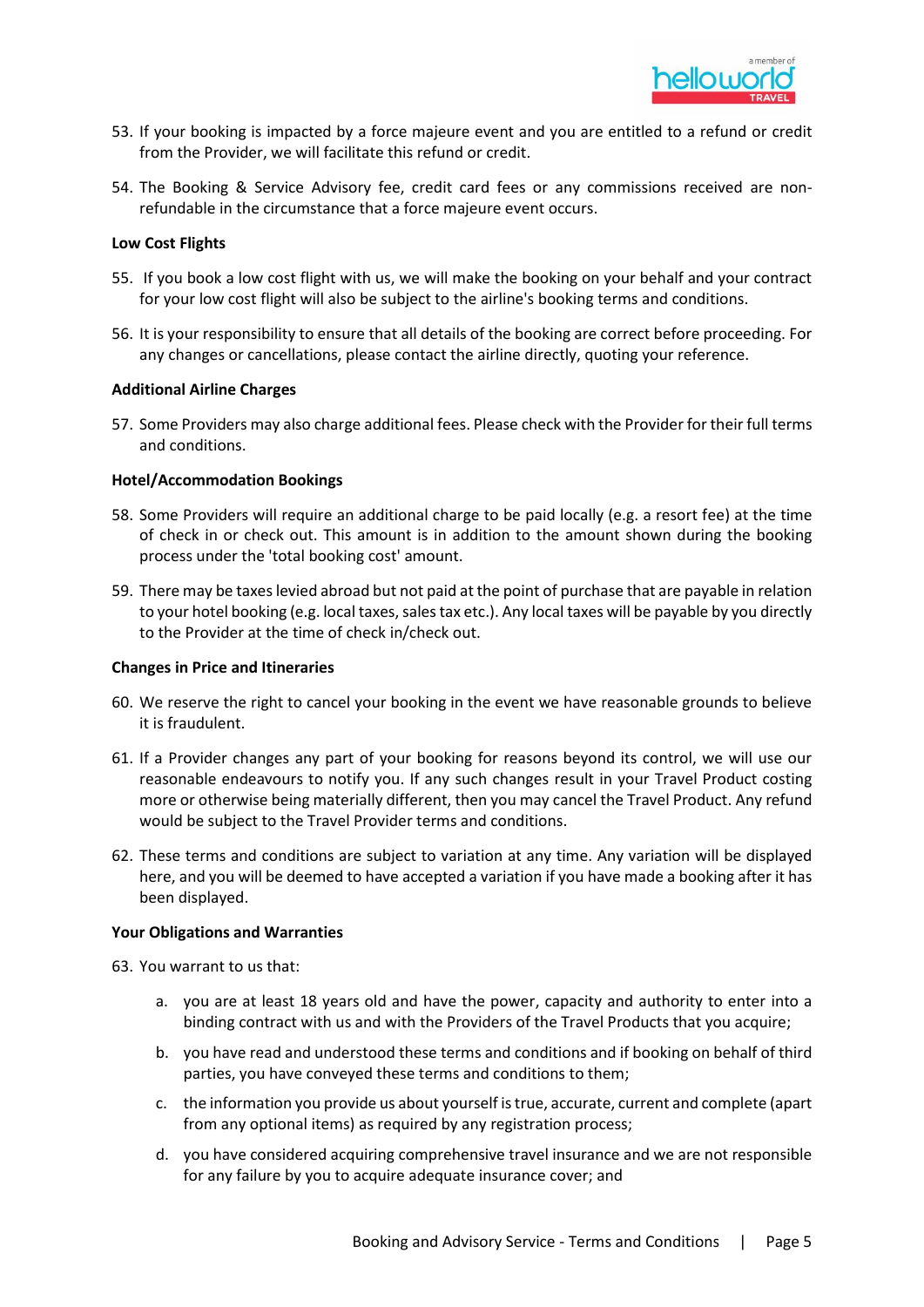

e. you will use the Booking & Advisory Services in accordance with these terms and conditions and you will not use the Booking & Advisory Services in any way to breach any laws or defame anyone.

### **Jurisdiction and Law**

64. All matters arising out of or in connection with the Booking & Advisory Services and these terms and conditions are governed by the laws of Victoria, Australia. By acquiring the Booking & Advisory Services, you consent and submit to the exclusive jurisdiction of the laws of Victoria, Australia.

### **Definitions**

"**We**" and "**us**" means Astonlink Pty Ltd, trading as Albert Park Travel.

"**You**" or "**your**" means any user of our Website or any person who acquires the Booking & Advisory Services, including any person who acquires a Travel Product (whether or not the Booking & Advisory Services were acquired by another person).

"**Booking & Advisory Services**" means services provided by us to you in assisting you to acquire a Travel Product from a Provider and includes advisory and consulting services.

**"Force Majeure"** means, but not limited to: acts of God, accident, riot, war, terrorist act, epidemic, pandemic, quarantine, outbreaks of infectious disease or any other public health crisis, civil commotion, breakdown of communication facilities, natural catastrophes, adverse weather conditions, governmental acts or omissions, changes in laws or regulations, national strikes, fire, explosion and generalised lack of availability of raw materials or energy.

"**Travel Provider**" or "**Provider**" or "**Providers**" means the company or person who provides you with the Travel Product on terms and conditions agreed with you.

"**Travel Product**" means the service or product provided by a Provider, for example, an airline or a hotel.

"**Website**" means our website www.albertparktravel.com.au

| <b>Service Fees</b>        | \$44.00 Domestic/Trans-Tasman airfare per person                                                                                              |
|----------------------------|-----------------------------------------------------------------------------------------------------------------------------------------------|
|                            | \$110 International airfare per person                                                                                                        |
|                            | \$66 Domestic/Trans-Tasman business class airfare per person                                                                                  |
|                            | \$110-\$220 International business class airfare per person                                                                                   |
|                            | \$55 Domestic/Trans-Tasman package, tour or cruise per booking                                                                                |
|                            | \$66 International package, tour or cruise per booking                                                                                        |
|                            | <b>\$55</b> Other Services                                                                                                                    |
|                            | \$110-\$220 Itinerary planning per booking (credited towards reservation<br>once booked)                                                      |
| <b>Reservation Deposit</b> | For all bookings a payment of a deposit of \$110 per person at time of<br>booking. This deposit is non-refundable.                            |
| <b>Amendment Fees</b>      | Changes to Domestic/Trans-Tasman bookings will incur a fee of \$66 per<br>passenger per booking in addition to Provider and credit card fees. |

## **Schedule of Professional Service Fees**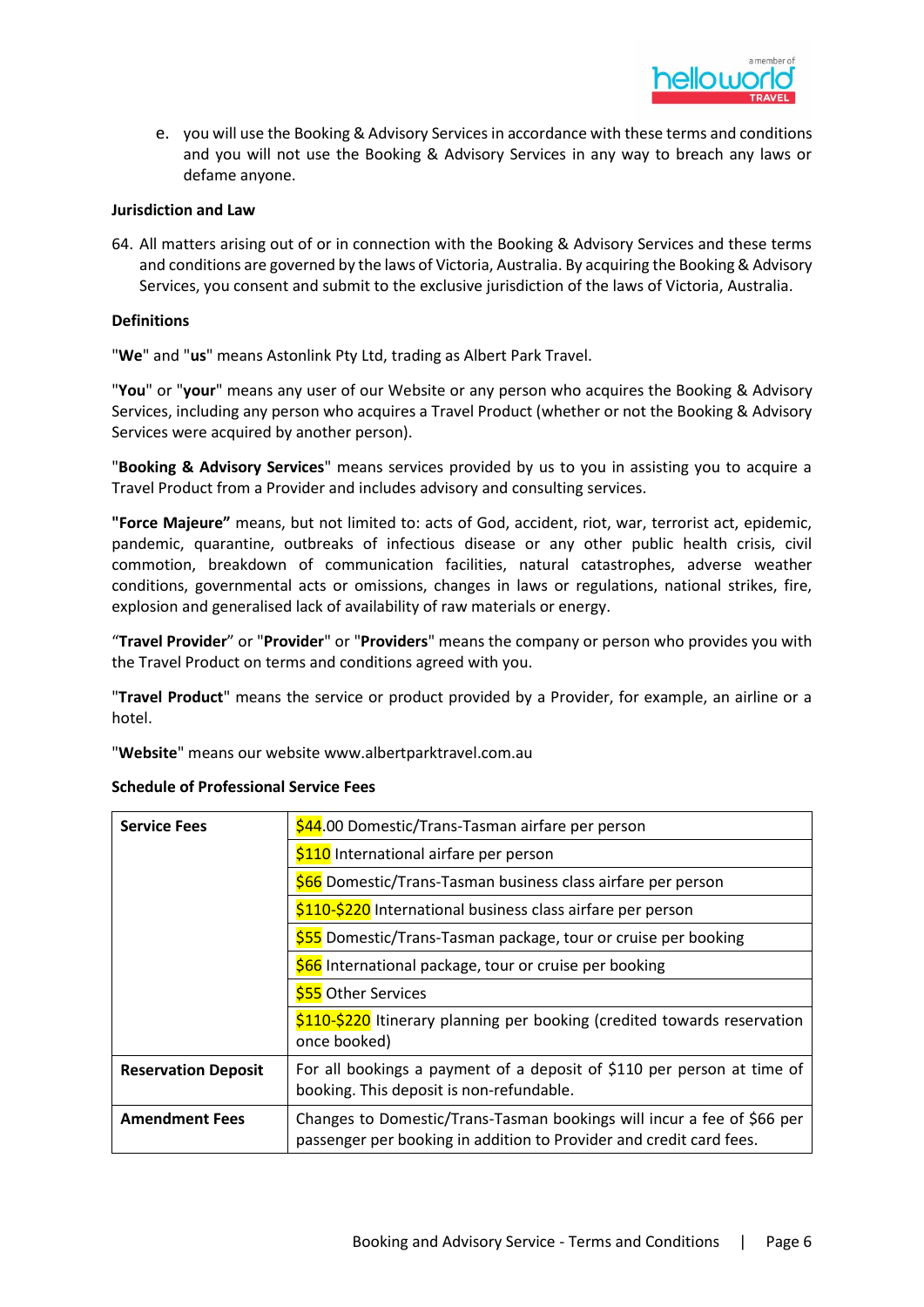

|                          | Changes to International bookings (excluding Trans-Tasman bookings) will<br>incur a fee of \$99 per passenger per booking in addition to Provider and<br>credit card fees. |
|--------------------------|----------------------------------------------------------------------------------------------------------------------------------------------------------------------------|
| <b>Cancellation Fees</b> | Cancellations to Domestic/Trans-Tasman bookings will incur a fee of \$88<br>per booking in addition to Provider and credit card fees.                                      |
|                          | Cancellations to International bookings (excluding Trans-Tasman<br>bookings) will incur a fee of \$220 per booking in addition to Provider and<br>credit card fees.        |
| <b>Credit Card Fees</b>  | Visa - an additional 1.8% applies                                                                                                                                          |
|                          | Mastercard - an additional 1.8% applies                                                                                                                                    |
|                          | American Express - an additional 1.8% applies                                                                                                                              |
| <b>Debit Card Fees</b>   | Visa (fee free)                                                                                                                                                            |
|                          | Mastercard (fee free)                                                                                                                                                      |

(All fees exclude GST, where applicable).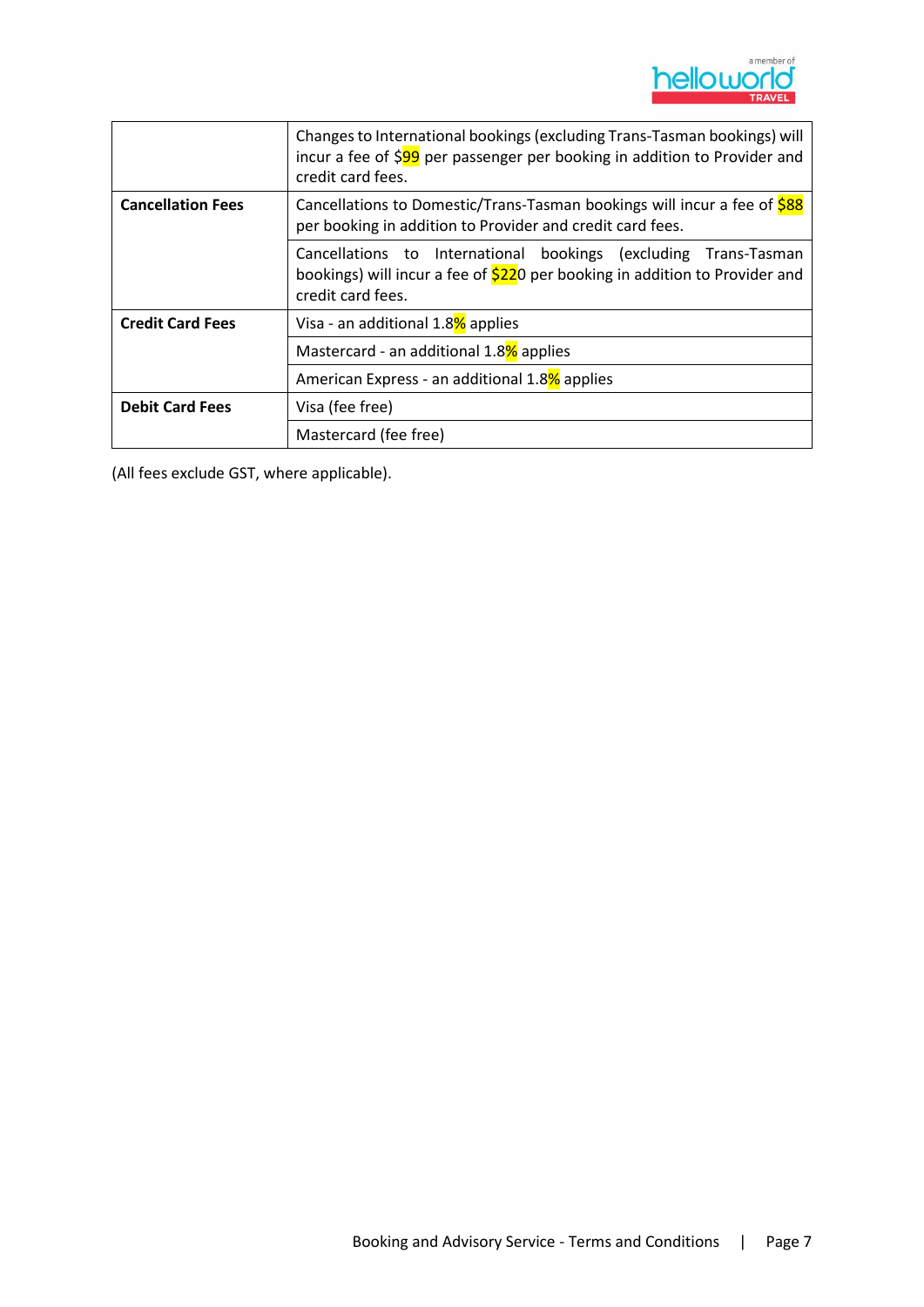

### **Privacy Notice**

Helloworld Travel Limited and its associated entities collects your personal information to enable us to respond to your queries and provide you with the Booking & Advisory Services, including assisting in arrangements with Providers (such as hotels and flights).

We will also use your personal information to personalise the service we provide you, including your experience on our, and other, websites, and to provide you with information about our, and our partners', business, products and services. Your personal information may be shared between entities within Helloworld and disclosed to suppliers, Providers, our cloud infrastructure, our contractors and also to others where authorised or required by law. Some of these entities may be located overseas, including in the countries noted in our privacy policy.

For further information about how we handle your personal information, including how you can request to access and correct your personal information or complain about a breach of your privacy, please see our privacy policy at [www.helloworldlimited.com.au](http://www.helloworldlimited.com.au/)[/privacy-policy/](https://policies.helloworldlimited.com.au/privacy-policy/).

By signing up for our newsletter, alerts, offers or updates, you confirm you have read and understood our privacy notice for this service and you consent to Helloworld sending you marketing material, including via electronic messages relating to our and our partners' products and services that may be of interest to you.

I consent to Albert Park Travel, Helloworld Limited and its associated entities sending me marketing material, including via electronic messages, relating to their and their partners' products and services that may be of interest to me, and Helloworld Albert Park Travel disclosing my personal information to Helloworld Limited for this purpose.

### **I acknowledge that I understand and agree with the above terms and conditions.**

| Client Signature:    |
|----------------------|
| <b>Client Name: </b> |

**Date:……………………………**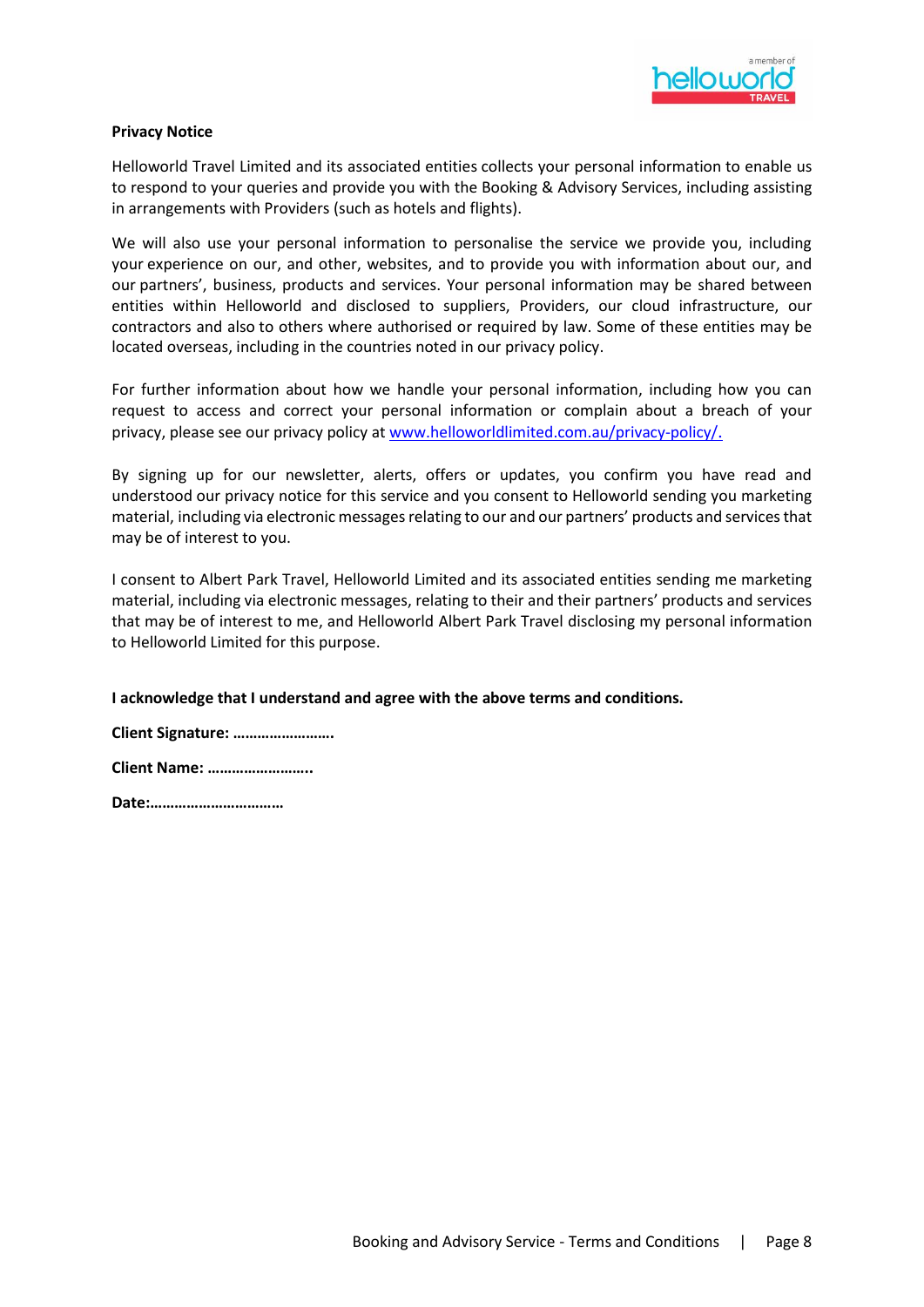

## **ANNEXURE – TRAVEL TIPS FOR TRAVEL PRODUCTS**

These tips set out below are NOT legally binding terms and conditions.

# **COVID-19 (Coronavirus) Guidance**

You should read and understand the current status and updates to Australia's immigration and border arrangements during the COVID-19 outbreak, available at [https://covid19.homeaffairs.gov.au.](https://covid19.homeaffairs.gov.au/)

For travel within Australia you should also consult

<https://www.healthdirect.gov.au/coronavirus-covid-19-information-by-state-and-territory> for the most up-to-date information by state.

You should also read and understand any supplier requirements (including airlines, cruiselines and tour providers) around passenger safety, including the requirement for face masks and the need to produce evidence meeting airline and border control requirements in relation to a negative COVID-19 test both for transit and final destination passengers. This information is subject to change without notice. We advise that you update yourself with relevant airline and government policies for your transit and final destination at each of (i) the time of booking, (ii) as you approach your travel date, and (iii) immediately before travel.

## **Passports, Visas and Health Requirements**

It is your responsibility to ensure that you have the required documents, including visas and passports, before travelling to a destination. For more information please log on to [www.dfat.gov.au](http://www.dfat.gov.au/) and [www.smarttraveller.gov.au.](http://www.smarttraveller.gov.au/) Please check with the respective Embassy or Consulate of each country that you are travelling to, as many destinations require visas for both Australians and non-Australian passport holders. For more information, log on to [www.visalink.com.au.](http://www.visalink.com.au/) You need to ensure that you have at least 6 months validity on your passport from the date of your departure return.

For International travellers booked on flights to the USA, including Hawaii, it is now mandatory, under the Visa Waiver Program to receive an electronic authorisation known as ESTA (Electronic System for Travel Authorisation) no less than 72 hours before travel to the USA. This can be obtained from the following website: [https://esta.cbp.dhs.gov/esta/.](https://esta.cbp.dhs.gov/esta/)

For international travellers booked on flights to Canada, you either need a visitor visa or an Electronic Travel Authorization (eTA) to fly to, or transit through, a Canadian airport. An eTA can be obtained from the following website: [https://www.canada.ca/en/immigration-refugees](https://www.canada.ca/en/immigration-refugees-citizenship/services/visit-canada/eta/apply.html)[citizenship/services/visit-canada/eta/apply.html](https://www.canada.ca/en/immigration-refugees-citizenship/services/visit-canada/eta/apply.html)

It is your responsibility to ensure that you are aware of any health requirements for your travel destinations. Vaccinations are strongly recommended for certain destinations. You need to contact your local doctor who will advise you of these requirements. Please note that vaccinations may be recommended before your travel departure date.

## **Travel Advice**

We recommend that you contact the Department of Foreign Affairs and Trade (DFAT) or visit their website at [www.dfat.gov.au](http://www.dfat.gov.au/) for general travel advice, as well as specific advice (including safety alert levels) relating to the destination you wish to visit. You can also register your travel plans with DFAT, which will make it easier to contact you in an emergency.